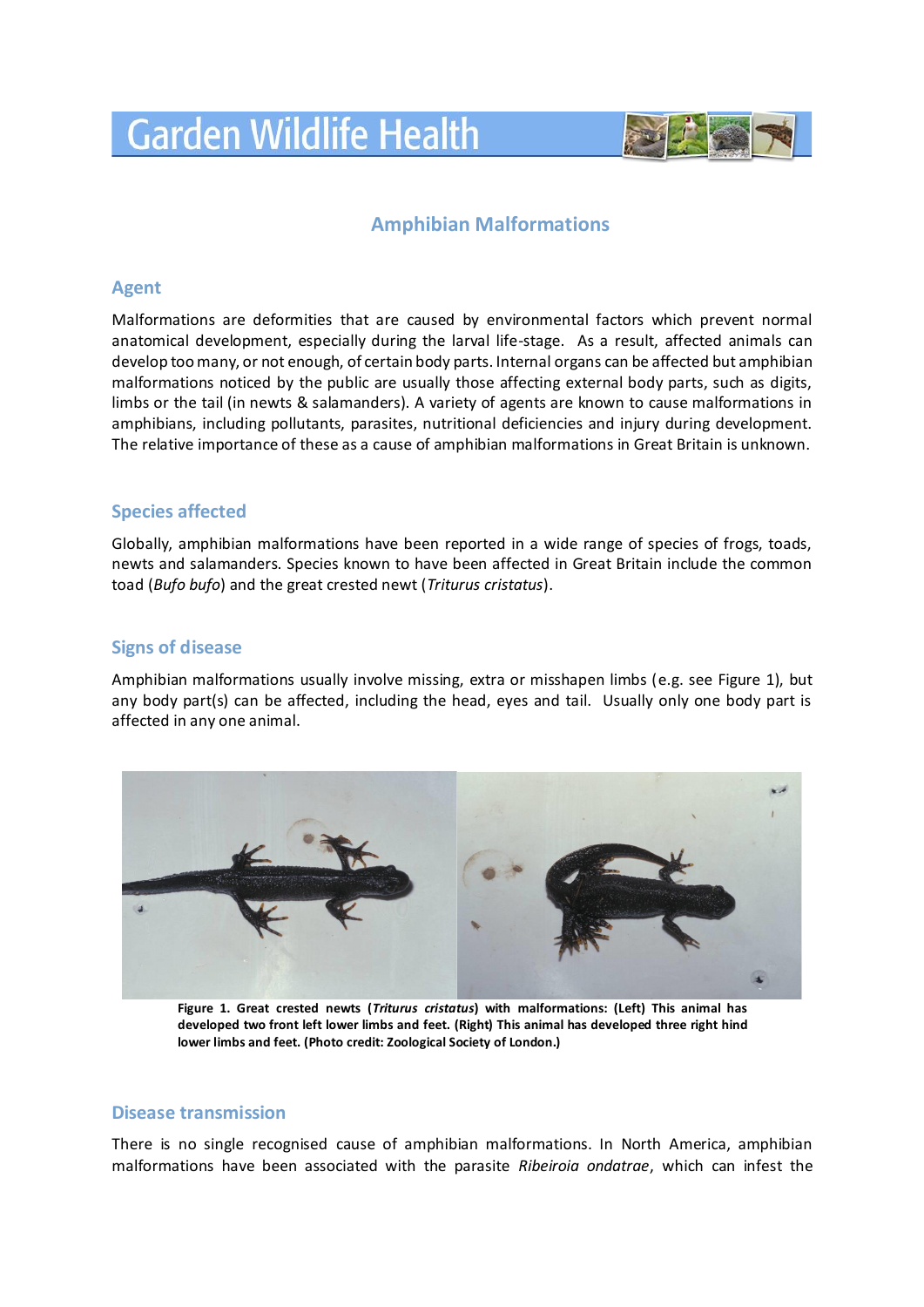developing limbs of larval amphibians, causing malformations to develop. *Ribeiroia ondatrae* is transmitted through water bodies via a complex life cycle involving amphibians, water snails and birds. Thus far, however, *R. ondatrae* has not been reported outside North America.

#### **Distribution**

Amphibian malformations have been reported from across the globe, with most reports coming from North America. In Great Britain, reports of amphibian malformations are sporadic, very infrequent and usually affect only individuals or small numbers of animals at any one time.

#### **Risk to human health**

No known risk to human health.

#### **Risk to domestic animal health**

No known risk to domestic animal health.

#### **Diagnosis**

It can be difficult to distinguish between amphibian malformations and other causes of deformity, such as predation (*e.g.* when a predator removes a leg, but the animal survives and recovers). Sometimes, additional tests, such as radiography (*i.e.* X-rays), are required to confirm the presence of a true malformation.

Diagnosing the cause of amphibian malformations can be very difficult. This is because malformations occur during the development (tadpole) stage, so by the time malformed amphibians are found, the causative agent might have disappeared. Also, as a single causative agent for amphibian malformations has not been identified and many of those (e.g. some pollutants) can be difficult and expensive to detect, it is often not possible to find a definitive cause.

If you wish to report finding a dead amphibian, or signs of disease in amphibians, please visit [www.gardenwildlifehealth.org.](http://www.gardenwildlifehealth.org/) Alternatively, if you have further queries or have no internet access, please call the **Garden Wildlife Health** vets on **0207 449 6685**.

#### **Control and prevention**

Once they have developed, amphibian malformations cannot be treated.

### **Further information**

'What causes deformities in frogs, toads, and other amphibians?':

[https://www.usgs.gov/faqs/what-causes-deformities-frogs-toads-and-other-amphibians?qt](https://www.usgs.gov/faqs/what-causes-deformities-frogs-toads-and-other-amphibians?qt-news_science_products=0#qt-news_science_products)[news\\_science\\_products=0#qt-news\\_science\\_products](https://www.usgs.gov/faqs/what-causes-deformities-frogs-toads-and-other-amphibians?qt-news_science_products=0#qt-news_science_products)

#### **Scientific publications**

Koleska D, Jablonski D (2016) Two cases of unclear hindlimb malformation in *Bombina variegata. Ecologica Montenegrina* **9:**56–58. [biotaxa.org/em/article/view/27901/25527](https://www.biotaxa.org/em/article/view/27901/25527)